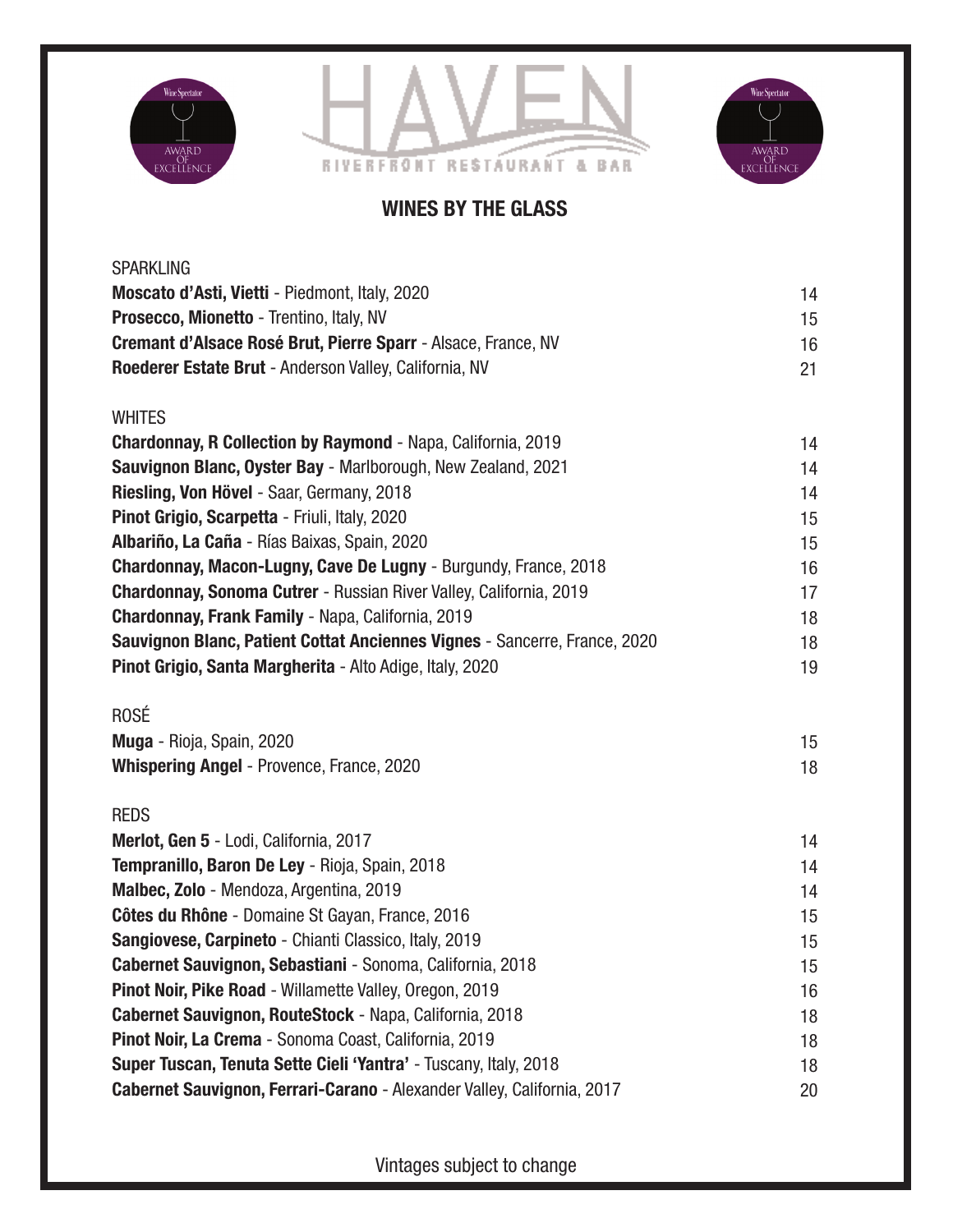## HALF BOTTLES

| <b>WHITES/CHAMPAGNE</b>                                     |    |
|-------------------------------------------------------------|----|
| <b>Chardonnay, Domaine Laroche - Chablis, France, 2019</b>  | 48 |
| <b>Chardonnay, Grgich Hills - Napa, California, 2018</b>    | 55 |
| <b>Champagne, Bollinger Brut Special Cuvee - France, NV</b> | 70 |
| <b>Champagne, Ruinart 'Rosé' - France, NV</b>               | 81 |
|                                                             |    |
| <b>REDS</b>                                                 |    |
| <b>Tempranillo, Muga - Rioja, Spain, 2016</b>               | 39 |
| Pinot Noir, Bergström - Willamette Valley, Oregon, 2018     | 44 |

| Pinot Noir, Bergström - Willamette Valley, Oregon, 2018             | 44 |
|---------------------------------------------------------------------|----|
| Sangiovese, Caparzo 'Brunello di Montalcino' - Tuscany, Italy, 2015 | 49 |
| Merlot, Duckhorn - Napa, California, 2016                           | 52 |
| <b>Cabernet Sauvignon, Frank Family - Napa, California, 2018</b>    | 55 |

## **SPARKLING WINES**

| Moscato d'Asti, Vietti - Piedmont, Italy, 2020                           | 56  |
|--------------------------------------------------------------------------|-----|
| <b>Prosecco, Mionetto - Trentino, Italy, NV</b>                          | 60  |
| Cremant d'Alsace Rosé Brut, Pierre Sparr - Alsace, France, NV            | 64  |
| <b>Champagne, Roederer Estate Brut - Anderson Valley, California, NV</b> | 88  |
| <b>Champagne, Veuve Clicgout 'Yellow Label' - France, NV</b>             | 125 |
| Champagne, Moët & Chandon Nectar Imperial Rosé - France, NV              | 137 |
| <b>Champagne, Dom Perignon</b> - France, 2010                            | 361 |
| <b>Champagne, Krug Grand Cuvee - France, NV</b>                          | 382 |
|                                                                          |     |

## **WHITES**

| <b>Riesling, Firestone</b> - Central Coast, California, 2020              | 48  |
|---------------------------------------------------------------------------|-----|
| Sauvignon Blanc, Oyster Bay - Marlborough, New Zealand, 2021              | 56  |
| <b>Chardonnay, R Collection by Raymond - Napa, California, 2019</b>       | 56  |
| Riesling, Von Hövel - Saar, Germany, 2018                                 | 59  |
| Pinot Grigio, Scarpetta - Friuli, Italy, 2020                             | 60  |
| Albariño, La Caña - Rías Baixas, Spain, 2020                              | 61  |
| <b>Riesling, Dr Konstantin Frank - Finger Lakes, New York, 2020</b>       | 61  |
| Sauvignon Blanc, St. Supéry - Napa, California, 2019                      | 63  |
| Chardonnay, Macon-Lugny, Cave De Lugny - Burgundy, France, 2018           | 65  |
| <b>Chardonnay, Sonoma Cutrer</b> - Russian River Valley, California, 2019 | 71  |
| <b>Chardonnay, Frank Family - Napa, California, 2019</b>                  | 72  |
| Sancerre, Patient Cottat Anciennes Vignes - France, 2020                  | 73  |
| Pinot Grigio, Santa Margherita - Alto Adige, Italy, 2020                  | 76  |
| <b>Chardonnay, Domaine Laroche 'Saint Martin' - Chablis, France, 2018</b> | 80  |
| <b>Chardonnay, Jordan</b> - Russian River, California, 2018               | 88  |
| <b>Chardonnay, Cakebread - Napa, California, 2019</b>                     | 95  |
| <b>Chardonnay, DuMOL 'Wester Reach' - Russian River, California, 2018</b> | 104 |
| Burgundy, Joseph Drouhin, Puligny-Montrachet-France, 2019                 | 135 |
| Vintages subject to change                                                |     |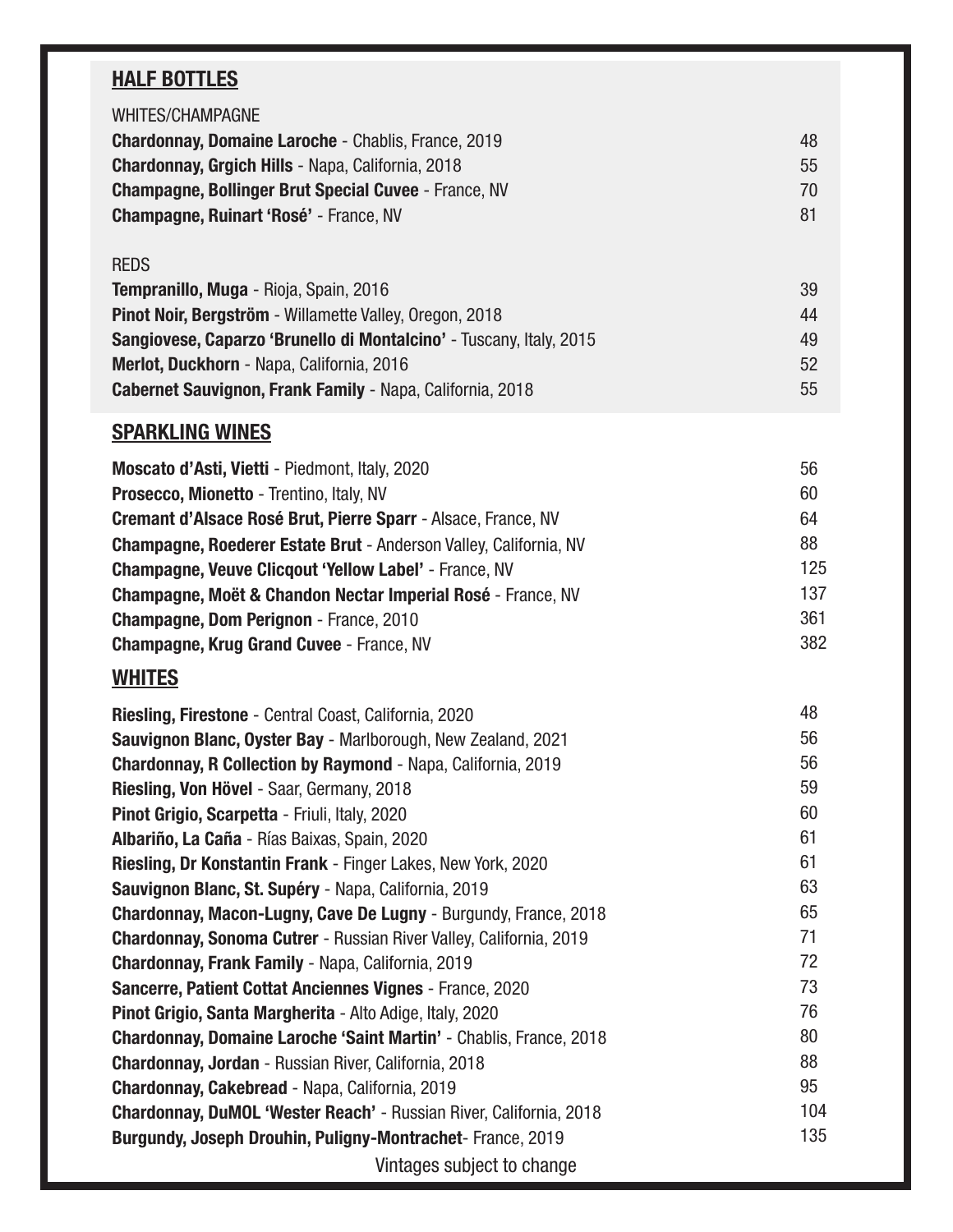| <b>ROSÉ</b>                                                                               |            |
|-------------------------------------------------------------------------------------------|------------|
| <b>Summer Water</b> - Central Coast, California, 2020                                     | 56         |
| Muga - Rioja, Spain, 2020                                                                 | 60         |
| <b>Whispering Angel - Provence, France, 2020</b>                                          | 72         |
| Domaines Ott Cotes de Provence 'By.Ott' - Provence, France, 2020                          | 78         |
|                                                                                           |            |
| <b>AMERICAN REDS</b>                                                                      |            |
| PINOT NOIR                                                                                |            |
| <b>DeLoach</b> - Russian River Valley, California, 2019                                   | 51         |
| Pike Road - Willamette Valley, Oregon, 2019                                               | 65         |
| La Crema - Sonoma, California, 2019                                                       | 73         |
| Melville - Santa Barbara, California, 2018                                                | 95         |
| Big Table Farm - Willamette Valley, Oregon, 2019                                          | 102        |
| Flowers - Sonoma Coast, California, 2019                                                  | 116<br>116 |
| <b>Balade by Belle Glos - Santa Barbara, California, 2019</b>                             | 127        |
| <b>DuMOL</b> - Russian River Valley, California, 2018                                     |            |
| <b>MERLOT</b>                                                                             |            |
| Gen 5 - Lodi, California, 2017                                                            | 55         |
| Stag's Leap Wine Cellar - Napa, California, 2018                                          | 85         |
|                                                                                           |            |
| <b>CABERNET SAUVIGNON</b>                                                                 |            |
| Sebastiani - Sonoma, California, 2018                                                     | 61         |
| RouteStock - Napa, California, 2018                                                       | 69         |
| Ferrari-Carano - Alexander Valley, California, 2017                                       | 81         |
| Hedges - Columbia Valley, Washington, 2018                                                | 90         |
| Darioush 'Caravan' - Napa, California, 2018                                               | 113        |
| Turnbull - Napa, California, 2019                                                         | 116        |
| <b>Chappellet Mount Cuvee Proprietor's Blend, Pritchard Hill - Napa, California, 2018</b> | 135        |
| <b>Cakebread</b> - Napa, California, 2018                                                 | 137        |
| Lewis Cellars - Napa, California, 2018                                                    | 158        |
| Melka CJ - Napa, California, 2017                                                         | 165        |
| Chimney Rock, Stags Leap - Napa, California, 2018                                         | 186        |
| Caymus - Napa, California, 2019                                                           | 199        |
| Far Niente - Napa, California, 2018                                                       | 206        |
| Harlan 'The Mascot' - Napa, California, 2015                                              | 209        |
| Silver Oak - Napa, California, 2016                                                       | 251        |
| La Jota, Howell Mountain - Napa, California, 2016                                         | 284        |
| Heitz 'Martha's Vineyard' - Napa, California, 2014                                        | 380        |
| Joseph Phelps 'Insignia' - Napa, California, 2017                                         | 467        |

Vintages subject to change